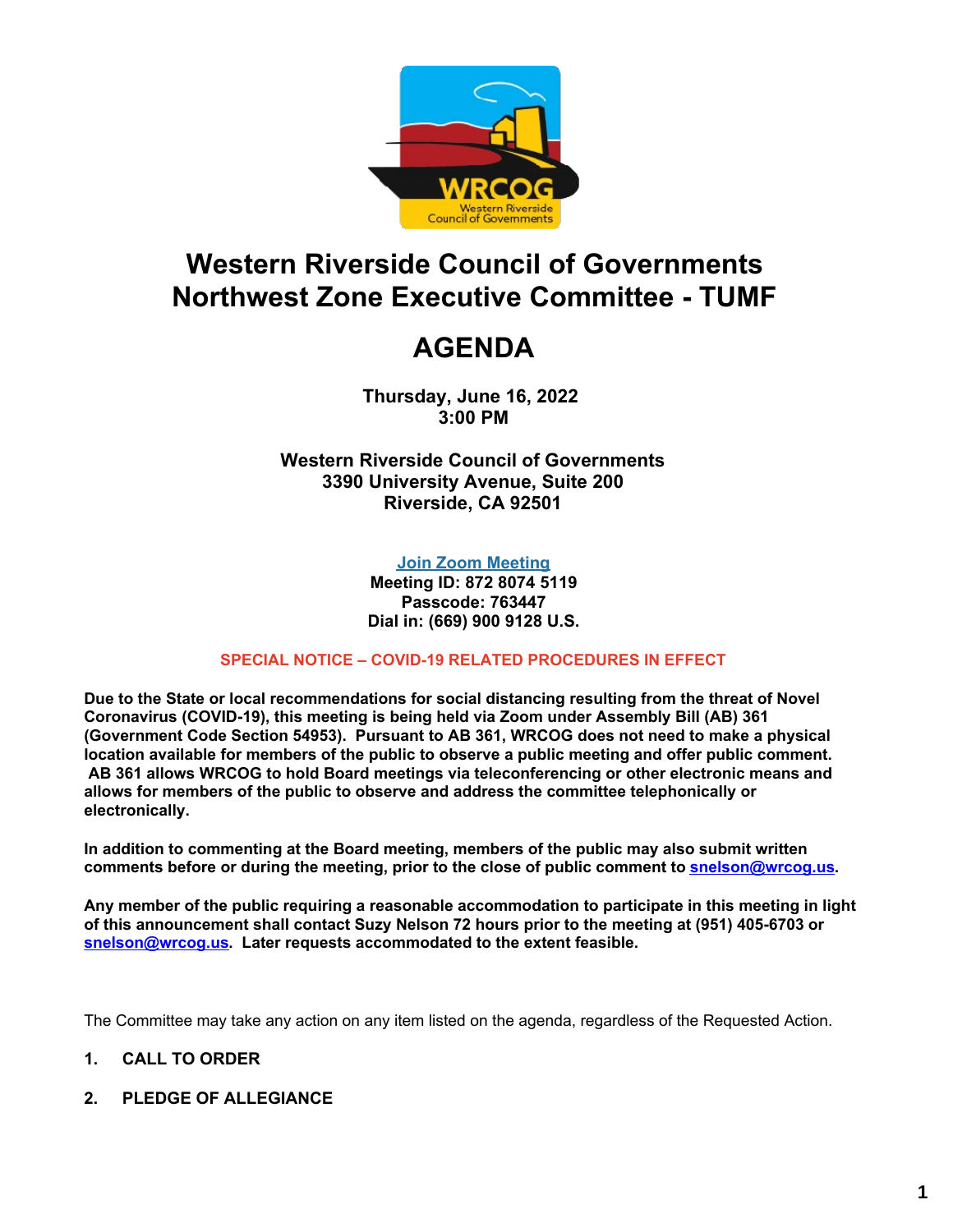#### **3. ROLL CALL**

#### **4. PUBLIC COMMENTS**

At this time members of the public can address the Committee regarding any items within the subject matter jurisdiction of the Committee that are not separately listed on this agenda. Members of the public will have an opportunity to speak on agendized items at the time the item is called for discussion. No action may be taken on items not listed on the agenda unless authorized by law. Whenever possible, lengthy testimony should be presented to the Committee in writing and only pertinent points presented orally.

#### **5. CONSENT CALENDAR**

All items listed under the Consent Calendar are considered to be routine and may be enacted by one motion. Prior to the motion to consider any action by the Committee, any public comments on any of the Consent Items will be heard. There will be no separate action unless members of the Committee request specific items be removed from the Consent Calendar.

#### **A. Summary Minutes from the August 8, 2021, Northwest Zone Executive Committee Meeting**

**Requested Action(s):** 1. Approve the Summary Minutes from the August 5, 2021, Northwest Zone Executive Committee meeting.

#### **6. REPORTS / DISCUSSION**

Members of the public will have an opportunity to speak on agendized items at the time the item is called for discussion.

**A. Review and Approval of the 2022 Northwest Zone 5-Year Transportation Improvement Program**

**Requested Action(s):** 1. Recommend that the Executive Committee approve the 2022 Northwest Zone 5-Year Transportation Improvement Program.

#### **7. NEXT MEETING**

The next Northwest Zone Committee meeting is not yet scheduled.

#### **8. ADJOURNMENT**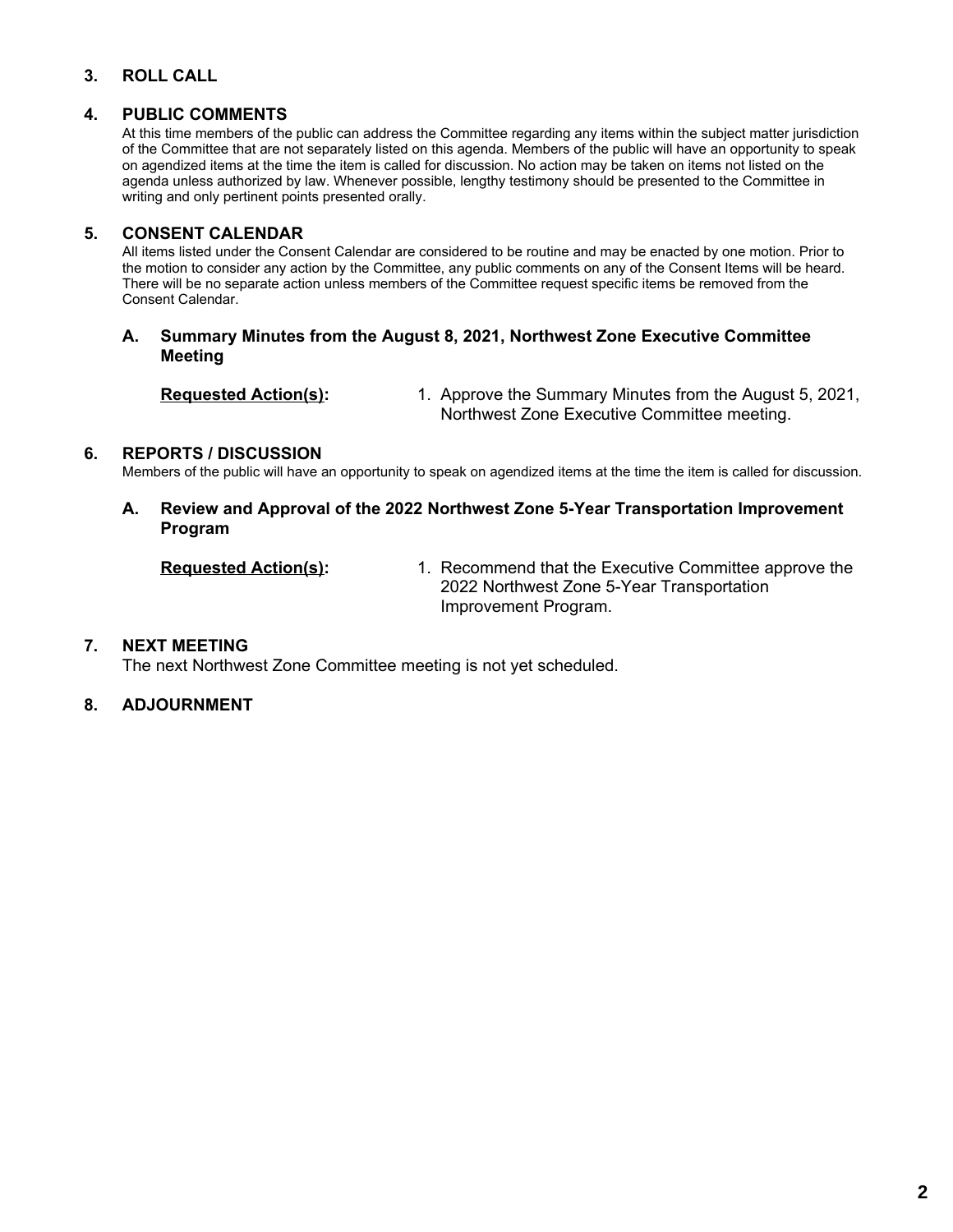# **Northwest Zone Executive Committee - TUMF**

## **Minutes**

### **1. CALL TO ORDER**

The meeting of the Northwest Zone Executive Committee was called to order by Chris Gray, WRCOG Director of Transportation & Planning, at 3:02 p.m., on August 8, 2023, on the Zoom platform.

## **2. ROLL CALL**

- City of Eastvale Christian Dinco
- City of Jurupa Valley Chris Barajas
- City of Corona Jacque Casillas
- City of Riverside Ronaldo Fierro
- County of Riverside, District 1 Kevin Jeffries
- County of Riverside, District 2 Karen Spiegel

#### **3. PUBLIC COMMENTS**

There were no public comments.

#### **4. Summary Minutes from the April 23, 2020, Northwest Zone Executive Committee Meeting**

#### **Action:**

1. Approved the Summary Minutes from the April 23, 2020, Northwest Zone Executive Committee meeting.

(Jurupa Valley / Eastvale) 6 yes; 0 no; 0 abstention. Item 4 was approved.

#### **5. Review 2021 Northwest Zone 5-Year Transportation Improvement Program**

Cameron Brown, WRCOG Program Manager, presented on the Transportation Improvement Program (TIP) process and highlighted the TIP projects for the Northwest Zone, the funding forecasts, and the available revenue for the Zone.

Revenue during the COVID-19 pandemic has far exceeded the conservative estimates from the previous year; 85% of fees generated are from the Single-family residential land use.

#### **Action:**

1. Approved the 2021 Northwest Zone 5-Year Transportation Improvement Program.

(Riverside / Jurupa Valley) 6 yes; 0 no; 0 abstention. Item 5 was approved.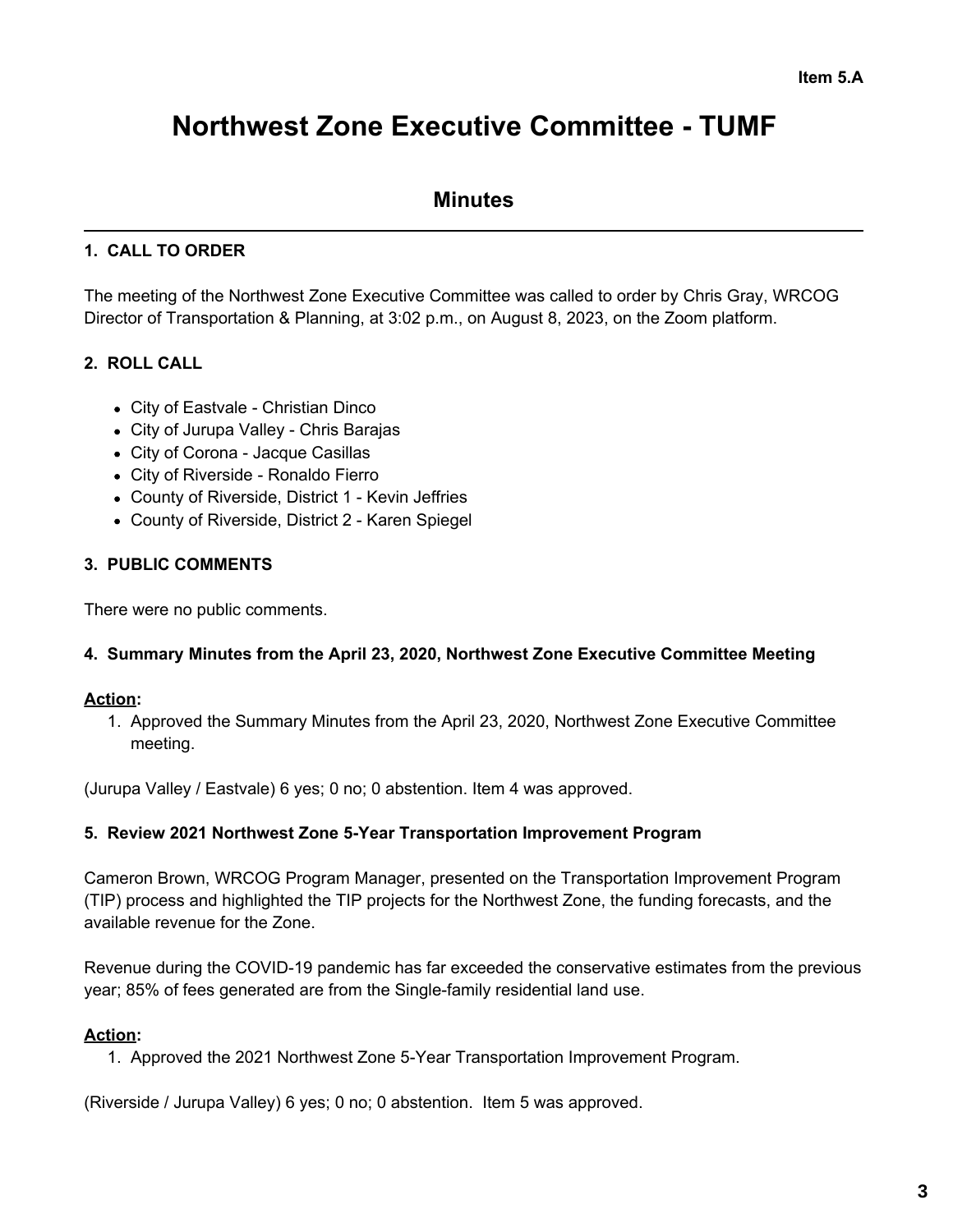#### **5. ITEMS FOR FUTURE AGENDAS**

There were no items for future agendas.

#### **6. GENERAL ANNOUNCEMENTS**

There were no general announcements.

#### **7. NEXT MEETING**

The next Northwest Zone Committee meeting was not scheduled at this time.

#### **8. ADJOURNMENT**

The meeting of the Northwest Zone Committee adjourned at 3:18 p.m.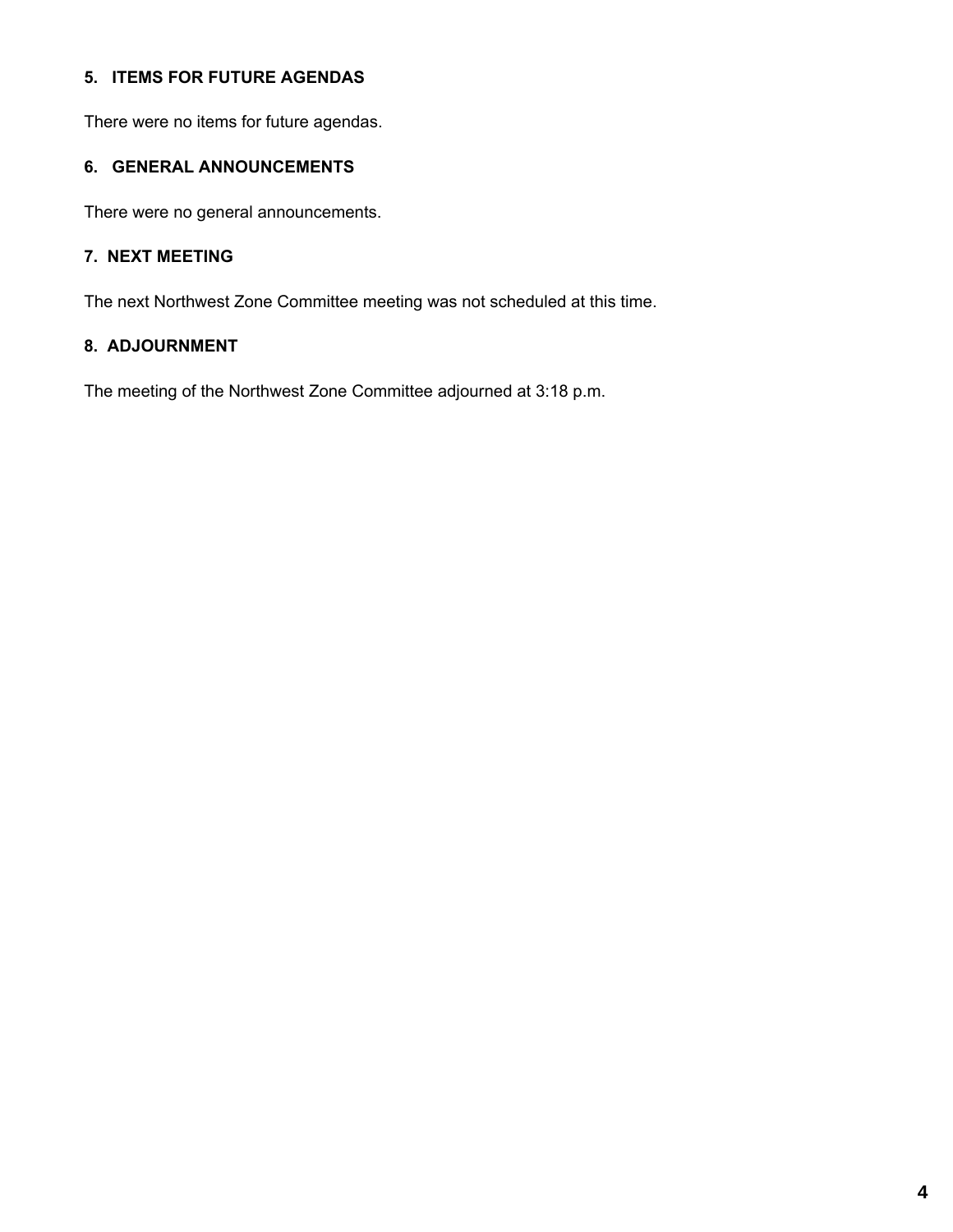

# **Western Riverside Council of Governments Northwest Zone Executive Committee - TUMF**

## **Staff Report**

| Subject: | Review and Approval of the 2022 Northwest Zone 5-Year Transportation<br><b>Improvement Program</b> |
|----------|----------------------------------------------------------------------------------------------------|
| Contact: | Cameron Brown, Program Manager, cbrown@wrcog.us, (951) 405-6712                                    |
| Date:    | June 16, 2022                                                                                      |

#### **Requested Action(s):**

1. Recommend that the Executive Committee approve the 2022 Northwest Zone 5-Year Transportation Improvement Program.

#### **Purpose:**

The purpose of this item is to request approval of the draft 2021 Northwest Zone 5-Year Transportation Improvement Program.

#### **WRCOG 2022-2027 Strategic Plan Goal:**

**Transportation** 

#### **Background:**

*Transportation Uniform Mitigation Fee (TUMF) funds are programmed through a collaborative exercise involving each of WRCOG's TUMF member agencies. The WRCOG subregion is divided into TUMF Zones, which allows member jurisdictions to coordinate with neighboring ones to discuss project allocations. The Northwest Zone is represented by Executive Committee members from the Cities of Corona, Eastvale, Jurupa Valley, Norco, and Riverside, and the County of Riverside (Districts 1 & 2).*

Staff and elected officials representing each jurisdiction within the Northwest Zone meet regularly to discuss funding allocations for individual projects; for this 2022 TIP, the meeting was held on April 20, 2022. WRCOG staff worked with local agency staff to approve a draft version of the Northwest Zone 5- Year TIP (Attachment 1). This document is now being presented to the Northwest Zone Executive Committee with a recommendation for the Executive Committee to approve the final TIP.

#### **Prior Action(s):**

**April 20, 2022:** The Northwest Zone TAC recommended that the Northwest Zone Executive Committee approve the 2022 Northwest Zone 5-year TIP.

#### **Fiscal Impact:**

Transportation Department activities are included in the Agency's adopted Fiscal Year 2022/2023 Budget under the Transportation Department.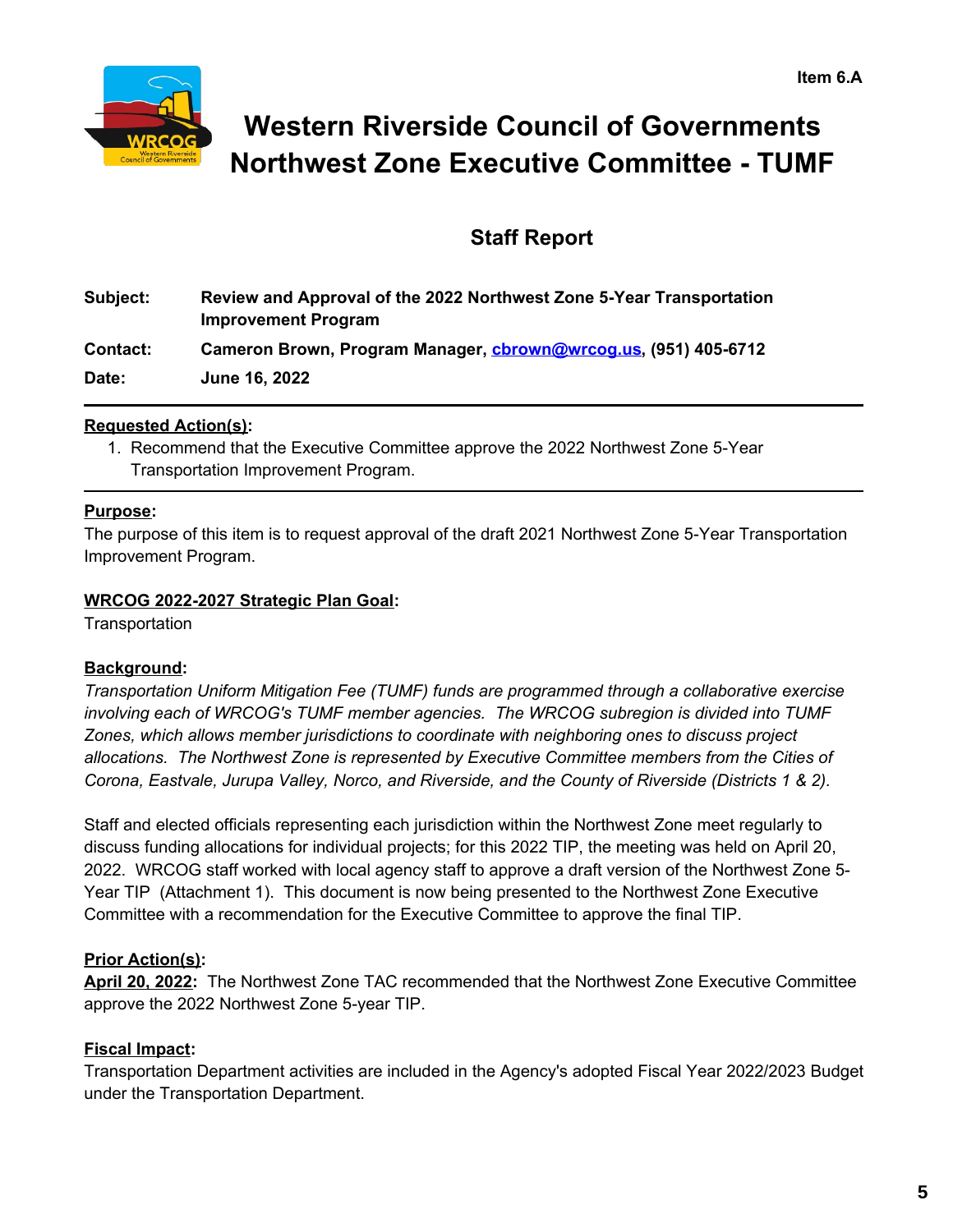## **Attachment(s):**

[Attachment](https://legistarweb-production.s3.amazonaws.com/uploads/attachment/pdf/1421195/2022_Northwest_Zone_5-Year_TIP_Draft-May2022.pdf) 1 - 2022 Northwest Zone 5-Year TIP Draft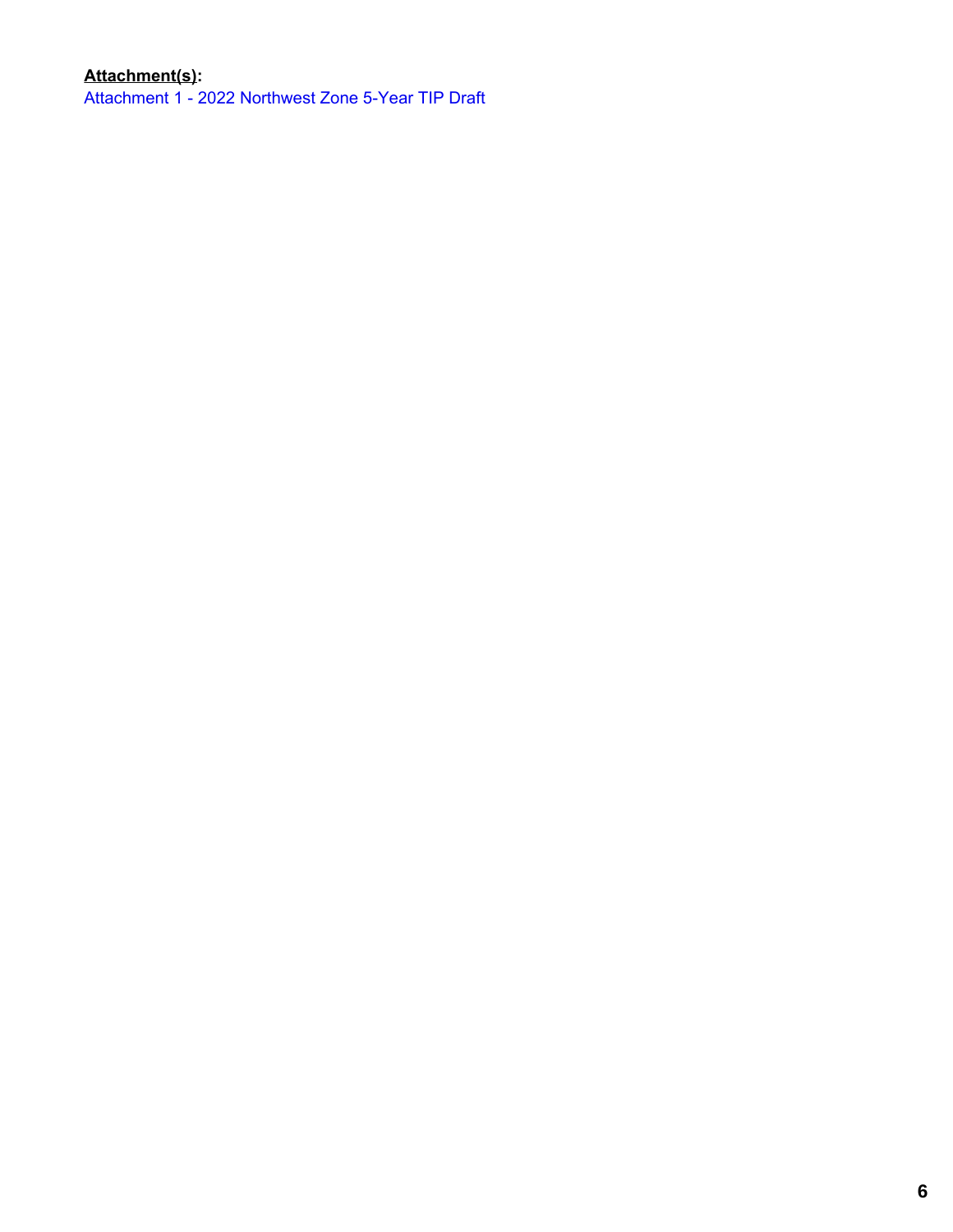

#### *2022 Northwest Zone 5-Year Transportation Improvement Program*

|                                | <b>Fiscal Year</b>                                                             |                   | FY22-23      |                     | FY23-24                      |                                                        | FY24-25        |                | FY25-26                  | FY26-27                                                                   |                          | Current<br>Programmed<br><b>Phase Balance</b> |                    | <b>Total Phase</b><br>Payments/<br><b>Expenditures</b> |     | Original<br>Programmed<br><b>Phase Cost</b> | Reimbursement<br>Agreement<br>Amount |     | <b>Max Share</b><br>(2019) |
|--------------------------------|--------------------------------------------------------------------------------|-------------------|--------------|---------------------|------------------------------|--------------------------------------------------------|----------------|----------------|--------------------------|---------------------------------------------------------------------------|--------------------------|-----------------------------------------------|--------------------|--------------------------------------------------------|-----|---------------------------------------------|--------------------------------------|-----|----------------------------|
| <b>Forecast Revenues</b>       |                                                                                |                   | s            | 8.000.000           | 8,080,000 \$<br>$\mathbf{s}$ |                                                        |                |                |                          | 8,160,800 \$ 8,242,408 \$ 8,324,832                                       | s.                       | 69,894,588                                    |                    | \$(17, 255, 076)                                       | S.  | 85,175,750                                  |                                      |     |                            |
| <b>Carryover Revenues</b>      |                                                                                |                   | \$           | 22,038,943 \$       |                              |                                                        |                |                |                          | 3,465,327 \$ (18,961,900) \$ (21,794,845) \$ (17,672,437)                 |                          | 5-Year Avail                                  |                    | 2018 TI<br>5-Year                                      |     |                                             |                                      |     |                            |
|                                |                                                                                |                   |              |                     |                              |                                                        |                |                |                          |                                                                           |                          | Forecast/Cash                                 |                    | Programmed                                             |     | 5-Year Balance                              |                                      |     |                            |
| <b>Available Revenues</b>      |                                                                                |                   | $\mathsf{s}$ |                     |                              |                                                        |                |                |                          | $30,038,943$ \$ 11,545,327 \$ (10,801,100) \$ (13,552,437) \$ (9,347,605) |                          | 62,846,98                                     |                    | 69,894,58                                              |     | (7,047,60)                                  |                                      |     |                            |
| <b>Programmed Expenditures</b> |                                                                                | <b>Phase</b>      |              |                     |                              |                                                        |                |                |                          |                                                                           |                          |                                               |                    |                                                        |     |                                             |                                      |     |                            |
| <b>City of Corona</b>          |                                                                                | PA&ED             | \$           | (0)<br>$\mathbf{s}$ |                              | $\mathfrak{L}$                                         |                | S.             |                          | \$                                                                        | - I S                    | (0)                                           | s.                 | (74, 238)                                              |     | 74,238                                      | 130,000                              |     |                            |
|                                | Auto Center Dr Grade Separation, Railroad St to Pomona Rd                      | <b>ENG</b>        | \$           | $\circ$             | $\mathbf{s}$                 | $\mathfrak{s}$                                         |                | $\mathfrak{s}$ |                          | \$                                                                        | - S                      | $\mathsf 0$                                   | $\mathbb S$        | (295, 057)                                             | S   | 295,057                                     | 370,000<br><b>S</b>                  |     |                            |
| 05-NW-COR-1046                 | (0.270 mi.) - completed                                                        | <b>ROW</b>        | \$           | 153,195             |                              |                                                        |                | $\mathcal{S}$  |                          | \$                                                                        |                          | 153,195                                       | s                  | (975, 695)                                             | S   | 1,128,891                                   | 1,620,000<br>\$                      |     | <b>NA</b>                  |
|                                |                                                                                | CON               | \$           | 621,815             |                              | $\mathbf{\hat{E}}$                                     |                | $\mathbf{s}$   |                          | ዴ                                                                         | $\overline{\phantom{a}}$ | 621,815                                       | s                  |                                                        | \$. | 621,815                                     | £.                                   |     |                            |
|                                |                                                                                | PAED              |              | \$0                 |                              |                                                        |                | $\mathfrak{L}$ |                          | \$                                                                        |                          |                                               | s                  |                                                        | \$  |                                             |                                      |     |                            |
|                                |                                                                                | <b>ENG</b>        |              | \$0                 | 108,000<br>$\mathcal{F}$     |                                                        |                |                |                          | \$                                                                        | -S                       | 108,000                                       | $\mathbb S$        |                                                        | \$  | 108,000                                     |                                      |     |                            |
| 18-NW-COR-1202                 | McKinley St., SR-91 to Magnolia Ave. (.31 mi. 4 to 6 lanes)*                   | <b>ROW</b>        |              |                     | \$0                          |                                                        |                | ፍ              |                          | \$                                                                        | \$                       |                                               | \$                 |                                                        | \$  |                                             | No RA                                | \$. | 2,467,000                  |
|                                |                                                                                | CON               |              | -S                  |                              | \$                                                     | 678,600        | \$.            |                          | ዴ                                                                         | $\mathbf{R}$             | 678,600                                       | $\mathbf{\hat{x}}$ |                                                        | \$. | 678,600                                     |                                      |     |                            |
|                                |                                                                                | PA&ED             |              | (0)                 | $\mathbb{S}$                 | <b>R</b>                                               |                | ፍ              |                          | \$                                                                        | $\mathcal{L}$            | (0)                                           | \$                 | (175, 582)                                             | \$  | 175,582                                     | 175,600                              |     |                            |
| 05-NW-COR-1048                 | McKinley St.Grade Separation & Bridge (0.330 mi. 4 to 6 lanes)*                | <b>ENG</b>        |              | \$0                 | $\mathbb{S}$<br>1,454,532    | s.                                                     |                | \$             |                          | \$                                                                        | £.                       | 1,454,532                                     | $\mathcal{S}$      |                                                        | \$. | 1,454,532                                   | 1,455,000<br>\$                      |     | NA                         |
|                                |                                                                                | <b>ROW</b>        | \$           |                     |                              | \$.                                                    |                | \$.            |                          | \$                                                                        | \$                       |                                               |                    |                                                        |     |                                             | \$                                   |     |                            |
|                                |                                                                                | PA&ED             | \$           | 123,000             |                              | $\mathsf{\$}$                                          |                | $\mathbb{S}$   |                          | \$                                                                        | - \$                     | 123,000                                       |                    |                                                        |     |                                             |                                      |     |                            |
| 20-NW-COR-1303                 | Ontario Ave (I-15 to El Cerrito)                                               |                   |              |                     |                              |                                                        |                | $\mathbf{S}$   |                          | \$                                                                        |                          |                                               |                    |                                                        |     |                                             | No RA                                | \$  | 5,173,000                  |
|                                |                                                                                | <b>ROW</b>        | \$.          |                     | 308,000<br>\$.               |                                                        |                |                |                          |                                                                           |                          | 308,000                                       |                    |                                                        |     |                                             |                                      |     |                            |
|                                |                                                                                | <b>ENG</b>        | \$           | 300,000             |                              |                                                        |                |                |                          |                                                                           |                          |                                               |                    |                                                        |     |                                             |                                      |     |                            |
| 22-NW-COR-XXXX                 | Ontario Ave (Lincoln to Buena Vista)                                           | <b>ROW</b>        | \$           | 1,000,000           |                              |                                                        |                |                |                          |                                                                           |                          |                                               |                    |                                                        |     |                                             | No RA                                | \$. | 2,357,000                  |
|                                |                                                                                | CON               |              |                     | 1,000,000<br>\$.             | £.                                                     |                |                |                          |                                                                           |                          |                                               |                    |                                                        |     |                                             |                                      |     |                            |
| <b>City of Jurupa Valley</b>   |                                                                                |                   |              |                     |                              |                                                        |                |                |                          |                                                                           | $\mathbf{R}$             |                                               |                    |                                                        |     |                                             |                                      |     |                            |
|                                |                                                                                | PA&ED             |              |                     | \$.                          | \$.                                                    |                | \$             | $\overline{\phantom{a}}$ | \$                                                                        | £.                       |                                               | s                  | (110,000)                                              |     | 110,000                                     | 110,000<br>\$                        |     |                            |
| 16-NW-JVL-1182                 | Limonite Avenue (Bain to Homestead) (.74 mile, 2 to 4 lanes)*                  | ENG               | \$           |                     | $\mathcal{L}$                | ፍ                                                      |                | \$.            |                          | \$                                                                        |                          |                                               | $\mathbf{\hat{s}}$ | (350,000)                                              |     | 350,000                                     | 350,000<br>-S                        |     | 3,490,000                  |
|                                |                                                                                | <b>ROW</b><br>CON | \$           | 400,000             |                              |                                                        |                | \$.<br>\$.     | $\sim$<br>$\sim$         | \$                                                                        |                          | 400,000<br>850,000                            | s<br>s             |                                                        | £.  | 400,000<br>850,000                          | - \$                                 |     |                            |
|                                |                                                                                | PA&ED             | \$           | 215,802             | 850,000                      | \$.                                                    |                | \$             |                          | \$                                                                        |                          | 215,802                                       | $\mathbb S$        | (121, 192)                                             | S   | 336,994                                     | 225,000<br>S                         |     |                            |
| 16-NW-JVL-1183                 | Market Street Bridge over the Santa Ana River (2 to 4 lanes)                   | <b>ENG</b>        | \$           | 475,000             |                              |                                                        |                |                |                          |                                                                           |                          | 475,000                                       | .S                 |                                                        |     | 475,000                                     | 240,000<br>-S                        | S.  | 8,145,000                  |
|                                |                                                                                | CON               | \$           |                     | 3,000,000<br>\$              |                                                        | 2,454,198      | \$             | 2,000,000                | \$0                                                                       |                          | 7,454,198                                     | s                  |                                                        | \$  | 7,454,198                                   |                                      |     |                            |
|                                |                                                                                | PA&ED             | $\mathbb{S}$ |                     | \$.                          | \$                                                     |                | \$.            |                          | \$                                                                        | -S                       |                                               | \$                 | (130,000)                                              | \$. | 130,000                                     | <b>S</b><br>130,000                  |     |                            |
|                                |                                                                                | <b>ENG</b>        | \$           | 101,761             | \$                           | $\mathbb{S}$                                           |                | \$             |                          | \$                                                                        | \$.                      | 101,761                                       | $\mathbb S$        | (325,000)                                              | \$  | 426,761                                     | 325,000                              |     |                            |
| 16-NW-JVL-1184                 | Van Buren Blvd, Limonite Ave. to Santa Ana River (1.2 miles, 4 to<br>6 lanes)* | <b>ROW</b>        | \$           | 1,000,000           | 3,231,000<br>\$              | \$                                                     |                | \$             |                          | \$                                                                        |                          | 4,231,000                                     | s                  |                                                        | \$  | 4,231,000                                   | 4,231,000<br><b>S</b>                |     | 2,610,000                  |
|                                |                                                                                |                   |              |                     |                              |                                                        |                |                |                          | \$                                                                        |                          |                                               |                    |                                                        |     |                                             |                                      |     |                            |
|                                |                                                                                | CON               | \$           |                     | \$<br>1,294,000              | \$                                                     |                | \$             |                          |                                                                           | \$.                      | 1,294,000                                     | s                  |                                                        | \$  | 1,294,000                                   | \$<br>1,294,000                      |     |                            |
|                                |                                                                                | PA&ED             | $\mathbb{S}$ | 617,000             | \$                           | \$<br>\$<br>\$<br>\$<br>617,000<br>s<br>617,000<br>\$. |                |                |                          |                                                                           |                          |                                               |                    |                                                        |     |                                             |                                      |     |                            |
| 18-NW-JVL-1195                 | Rubidoux Boulevard/SR-60 Interchange                                           | PSE               |              |                     | \$.                          | \$                                                     | $1,542,914$ \$ |                |                          | $\mathbf{s}$                                                              | \$                       | 1,542,914                                     |                    |                                                        |     |                                             | No Agreement                         | \$. | 9,278,000                  |
|                                |                                                                                |                   |              |                     |                              |                                                        |                |                |                          |                                                                           |                          |                                               |                    |                                                        |     |                                             |                                      |     |                            |
|                                | 31. Cantu Galleano Ranch Road, Gap Closure (Bellegrave to                      | PA&ED             | \$           | 22,000              | S.                           | \$                                                     |                | \$             |                          | \$                                                                        | - \$                     | 22,000                                        | s                  |                                                        | \$  | 22,000                                      | 22,000<br>-S                         |     |                            |
| 18-NW-JVL-1196                 | mile west), .31 miles                                                          |                   |              |                     |                              |                                                        |                |                |                          |                                                                           |                          |                                               |                    |                                                        |     |                                             |                                      |     | 426,000                    |
|                                |                                                                                | <b>ENG</b>        | $\mathbb S$  | 54,000              | \$                           | $\mathbb{S}$                                           |                | \$             |                          | $\mathbb{S}$                                                              | $\mathbf{\hat{x}}$       | 54,000                                        | $\mathbb S$        |                                                        | \$  | 54,000                                      | $\mathbf{s}$<br>54,000               |     |                            |
|                                |                                                                                | PA&ED             | S            | 227,000             |                              | \$                                                     |                | $\mathbf{s}$   |                          | \$                                                                        |                          | 227,000                                       | $\mathcal{S}$      |                                                        | \$  | 227,000                                     | 227,000<br>S                         |     |                            |
|                                |                                                                                | <b>ENG</b>        | S            | 566,000             | \$.                          | $\mathbf{s}$                                           |                | \$             |                          | \$                                                                        |                          | 566,000                                       | s                  |                                                        | \$  | 566,000                                     | 566,000                              |     |                            |
| 18-NW-JVL-1197                 | Market Street (Rubidoux to Santa Ana River), 1.74 miles, 2 to 4<br>lanes       | <b>ROW</b>        |              |                     | \$<br>1,002,000              | \$.                                                    |                | s              |                          | \$                                                                        |                          | 1,002,000                                     |                    |                                                        | \$  | 1,002,000                                   |                                      |     | 4,488,000                  |
|                                |                                                                                | CON               | \$           |                     | 2,415,000<br>S               |                                                        |                |                | \$0                      | \$                                                                        |                          | 2,415,000                                     |                    |                                                        |     | 2,415,000                                   |                                      |     |                            |
|                                |                                                                                |                   |              |                     |                              |                                                        |                |                |                          |                                                                           |                          |                                               |                    |                                                        |     |                                             |                                      |     |                            |
| 20-NW-JVL-1303                 | Bellegrave Ave (Cantu-Galleano Ranch Rd to Van Buren), 2 to 4<br>lanes         | PAED              |              | \$40,000            | S                            | \$                                                     |                | \$             |                          | \$                                                                        | $\mathbf{R}$             | 40,000                                        |                    |                                                        | \$. | 40,000                                      | 40,000                               |     | 790,000                    |
|                                |                                                                                | <b>PSE</b>        |              | \$100,000           | £.                           | $\mathbb{S}$                                           |                | \$             |                          | \$                                                                        | -8                       | 100,000                                       |                    |                                                        | S.  | 100,000                                     | 100,000                              |     |                            |
| <b>City of Norco</b>           |                                                                                |                   |              |                     |                              |                                                        |                |                |                          |                                                                           | \$                       |                                               |                    |                                                        |     |                                             |                                      |     |                            |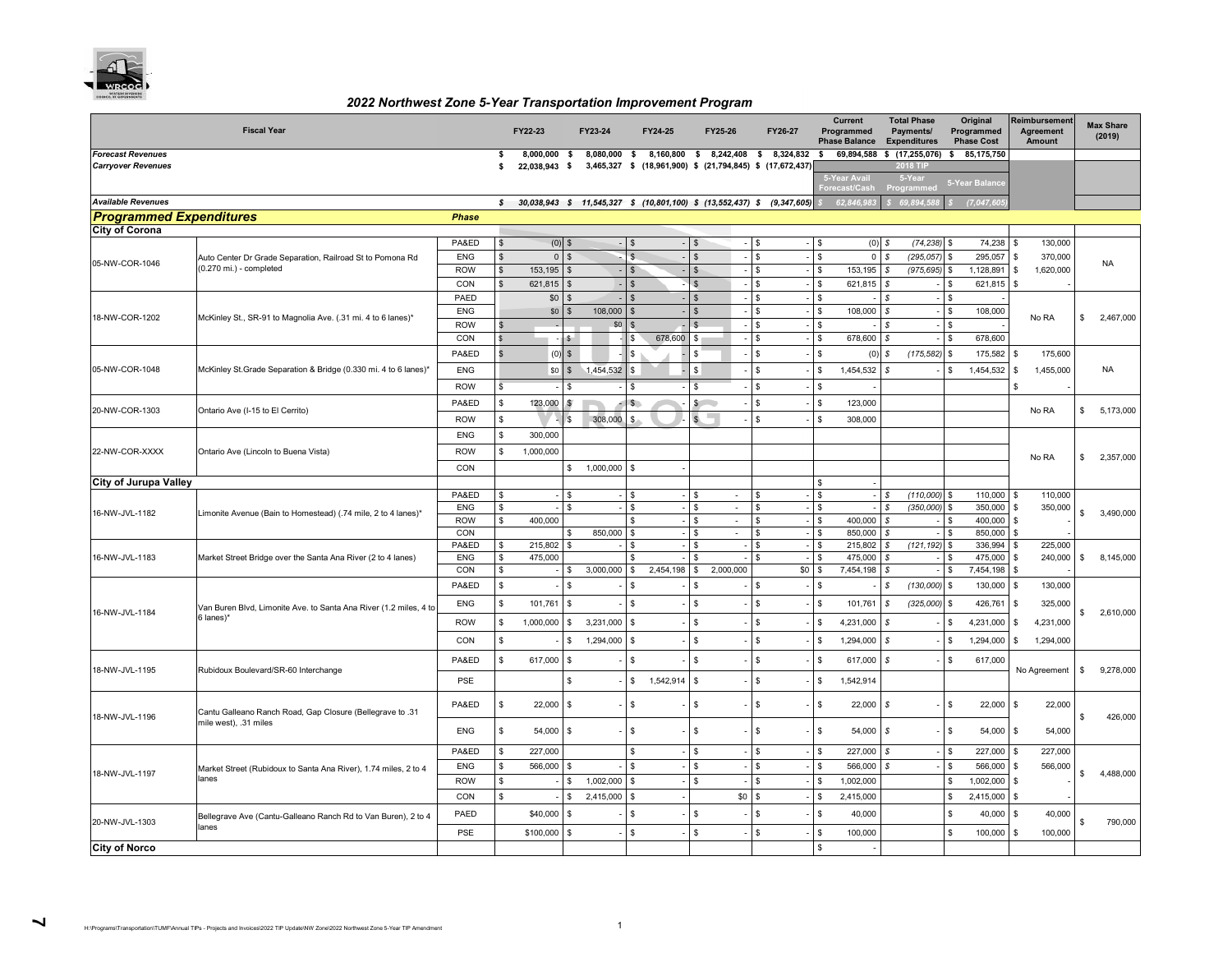

#### *2022 Northwest Zone 5-Year Transportation Improvement Program*

|                            | <b>Fiscal Year</b>                                              |            |              | FY22-23       |              | FY23-24   |                    | FY24-25                                                                 |                    | FY25-26   |                           | FY26-27 |                                          | Current<br>Programmed<br><b>Phase Balance</b> |               | <b>Total Phase</b><br>Payments/<br><b>Expenditures</b> |                    | Original<br>Programmed<br><b>Phase Cost</b> |     | <b>Reimbursement</b><br><b>Agreement</b><br><b>Amount</b> | <b>Max Share</b><br>(2019) |
|----------------------------|-----------------------------------------------------------------|------------|--------------|---------------|--------------|-----------|--------------------|-------------------------------------------------------------------------|--------------------|-----------|---------------------------|---------|------------------------------------------|-----------------------------------------------|---------------|--------------------------------------------------------|--------------------|---------------------------------------------|-----|-----------------------------------------------------------|----------------------------|
| <b>Forecast Revenues</b>   |                                                                 | \$         | 8,000,000    | -S            | 8,080,000    | -S        | 8,160,800          |                                                                         |                    |           | \$ 8,242,408 \$ 8,324,832 | \$      | 69,894,588 \$ (17,255,076) \$ 85,175,750 |                                               |               |                                                        |                    |                                             |     |                                                           |                            |
| <b>Carryover Revenues</b>  |                                                                 |            | \$           | 22,038,943 \$ |              |           |                    | 3,465,327 \$ (18,961,900) \$ (21,794,845) \$ (17,672,437)               |                    |           |                           |         |                                          | <b>5-Year Avail</b><br>Forecast/Cash          |               | <b>2018 TIF</b><br>5-Year<br>Programmed                |                    | 5-Year Balance                              |     |                                                           |                            |
| <b>Available Revenues</b>  |                                                                 |            | s            |               |              |           |                    | 30,038,943 \$ 11,545,327 \$ (10,801,100) \$ (13,552,437) \$ (9,347,605) |                    |           |                           |         |                                          | 62.846.983                                    |               | 69.894.58                                              |                    | (7,047,60)                                  |     |                                                           |                            |
| 18-NW-NOR-1200             | 6th Street/I-15 Interchange Improvements                        | <b>ENG</b> | $\mathbf{F}$ |               | $\mathbb{S}$ |           | $\sqrt{3}$         |                                                                         | $\mathbf{s}$       |           | \$                        |         | $\sqrt{3}$                               |                                               | $\mathcal{S}$ | (20,000)                                               | l \$               | $20,000$ \$                                 |     | 20,000                                                    | \$<br>1,837,000            |
|                            |                                                                 | CON        | \$           | 250,000       |              |           | $\mathfrak{s}$     |                                                                         | $\mathfrak{L}$     |           | \$                        |         | $\mathbb{S}$                             | 250,000 \$                                    |               |                                                        | <b>S</b>           | 250,000                                     | -S  | 250,000                                                   |                            |
| 18-NW-NOR-1201             | 2nd Street, Hamner to I-15 (.1 miles)                           | <b>ENG</b> |              |               | $\mathbb{S}$ |           | $\mathbf{s}$       |                                                                         | $\mathbf{s}$       |           | \$                        |         | $\mathfrak{S}$                           |                                               | $\mathcal{S}$ | $(17,000)$ \$                                          |                    | 17,000 \$                                   |     | 17,000                                                    | \$<br>5,799,000            |
|                            |                                                                 | CON        |              | 69,000        |              |           | $\mathbf{s}$       |                                                                         | $\mathfrak{L}$     |           | \$                        |         | \$                                       | 69,000 \$                                     |               |                                                        | \$                 | 69,000 \$                                   |     | 69,000                                                    |                            |
| <b>County of Riverside</b> |                                                                 |            |              |               |              |           |                    |                                                                         |                    |           |                           |         |                                          |                                               |               |                                                        |                    |                                             |     |                                                           |                            |
|                            |                                                                 | <b>ROW</b> |              | 1,304,911     | $\mathbf{s}$ |           | $\mathbf{R}$       |                                                                         | \$                 |           | $\mathbf{s}$              |         | $\sqrt{3}$                               | 1,304,911                                     |               | (\$998,099)                                            |                    | \$2,303,010                                 |     | \$1,600,000                                               |                            |
| 18-NW-RCY-1203             | Temescal Canyon Road Widening - Dos Lagos to Dawson             | CON        | $\mathbf{s}$ |               |              |           | \$.                |                                                                         |                    |           | $\mathbb{S}$              |         | $\sqrt{3}$                               |                                               | $\mathcal{S}$ | $(2, 296, 990)$ \$                                     |                    | 2,296,990                                   | S.  | 3,000,000                                                 | \$<br>3,648,000            |
|                            |                                                                 | PA&ED      | $\mathbb{S}$ | 602,113       | $\mathbf{s}$ | 200,000   | £.                 | 58.033                                                                  |                    |           | $\mathbb{S}$              |         | <b>S</b>                                 | 860,146 \$                                    |               | $(339.854)$ \$                                         |                    | 1,200,000                                   | -S  | 1,200,000                                                 |                            |
| 19-NW-RCY-1301             | Temescal Canyon Road Widening - El Cerrito to Tom Barnes*       | <b>ENG</b> | -S           |               | $\mathbf{s}$ | 200,000   | $\mathbb{S}$       | 800,000                                                                 |                    | 800,000   | \$                        |         | l \$                                     | 1,800,000                                     | s             |                                                        | \$                 | 1,800,000                                   | \$. | 1,800,000                                                 | \$<br>3,648,000            |
|                            |                                                                 | <b>ROW</b> | -S           |               | 's           |           | s                  | 1,320,000                                                               | $\mathfrak{L}$     | 1,320,000 | \$                        |         | \$                                       | 2.640.000                                     | s             |                                                        | \$                 | 2.640.000                                   | \$  | 2,640,000                                                 |                            |
|                            |                                                                 | CON        | $\mathbf{s}$ |               | S.           |           | $\mathbf{\hat{s}}$ |                                                                         | $\mathbf{s}$       |           | \$.                       |         | \$                                       |                                               | - \$          |                                                        | l \$               |                                             |     |                                                           |                            |
| 21-NW-RCY-1303             | Wood Rd Widening (Krameria to Cajalco)                          | PAED       | s            | 1,115,000     | \$.          | 232,000   |                    |                                                                         |                    |           |                           |         | \$                                       | $1,347,000$ \$                                |               |                                                        | <b>S</b>           | 1,347,000 \$                                |     | 400.000                                                   |                            |
|                            | County of Riverside/Cities of Norco and Eastvale                |            |              |               |              |           |                    |                                                                         |                    |           |                           |         |                                          |                                               |               |                                                        |                    |                                             |     |                                                           |                            |
| 05-NW-EAV-1050             | Hamner Avenue Bridge (1,200' over Santa Ana River) 2 to 6       | PA&ED      | S.           | 23,475        | $\mathbf{s}$ |           | $\sqrt{3}$         |                                                                         | \$                 |           | \$                        |         | $\mathbf{s}$                             | 23.475                                        | $\mathcal{S}$ | $(226, 525)$ \$                                        |                    | 250,000                                     | -S  | 250,000                                                   | <b>NA</b>                  |
|                            | lanes                                                           | CON        | $\mathbf{s}$ | 3,584,567     | <b>S</b>     |           | \$                 |                                                                         | $-$ \$             |           | $\mathbb{S}$              |         | $\mathfrak{s}$                           | 3,584,567                                     | $\mathsf{s}$  | $(915, 433)$ \$                                        |                    | 4,500,000                                   | S.  | 4,500,000                                                 |                            |
|                            |                                                                 | PA&ED      | $\mathbf{s}$ |               |              |           | Ś.                 |                                                                         | \$.                |           | \$.                       |         | \$                                       |                                               | $\mathcal{S}$ | $(571,000)$ \$                                         |                    | 571,000                                     |     | 571,000                                                   |                            |
|                            | Hamner Ave, Schleisman Ave. to Santa Ana River & Santa Ana      | <b>ENG</b> | $\mathbb{S}$ | 191,883       |              |           | ፍ                  |                                                                         | \$                 |           | $\mathbb{S}$              |         | \$.                                      | 191,883                                       | $\mathbf{s}$  | (342, 355)                                             | l \$               | 534,238                                     |     | 742,000                                                   |                            |
| 18-NW-RCY-1199             | River to 6th Street (.17 mi., 4 to 6 lanes, 1 mi. 2 to 6 lanes) | <b>ROW</b> | s.           | 458,000       | -S           | 474,000   |                    |                                                                         | $\mathbf{s}$       |           | $\mathbb{S}$              |         | \$                                       | 932,000                                       | - \$          |                                                        | -S                 | 932.000                                     |     |                                                           | \$<br>9,623,000            |
|                            |                                                                 | CON        | $\mathbf{s}$ | 3,000,000     | <b>S</b>     | 545.695   |                    |                                                                         |                    |           | $\mathbf{s}$              |         | \$                                       | 3,545,695                                     | - \$          | (791.077)                                              | $\sqrt{3}$         | 4,336,772                                   | \$. | 4,510,000                                                 |                            |
| <b>City of Riverside</b>   |                                                                 |            |              |               |              |           |                    |                                                                         |                    |           |                           |         | \$                                       |                                               |               |                                                        |                    |                                             |     |                                                           |                            |
| 16-NW-RIV-1186             | Adams Street/SR-91 Interchange                                  | PA&ED      | <b>S</b>     |               | \$           | 500,000   | \$                 | 1,500,000                                                               | \$.                |           | \$.                       |         | \$.                                      | 2,000,000                                     |               | \$(1,301,303)                                          | l \$               | 3,301,303                                   |     | 2,000,000                                                 | \$ 18,556,000              |
|                            |                                                                 | <b>ENG</b> | S.           | 2,100,000     | \$           | 2,000,000 | \$                 |                                                                         | \$                 |           | $\mathbb{S}$              |         | \$                                       | 4,100,000                                     | $\mathsf{s}$  |                                                        | \$                 | 4,100,000                                   | \$  | 2,100,000                                                 |                            |
|                            |                                                                 | PA&ED      | $\mathbf{s}$ |               | \$           |           | \$                 |                                                                         | \$.                |           | \$.                       |         | \$                                       |                                               | $\mathcal{S}$ |                                                        | $\mathbf{s}$       |                                             |     |                                                           |                            |
| 16-NW-RIV-1189             | Iowa Avenue, University to Martin Luther King (.51 mi. 2 to 4   | <b>ENG</b> | s            |               | \$.          |           | \$                 |                                                                         | $\mathbf{s}$       |           | $\mathbf{s}$              |         | $\mathbb{S}$                             |                                               | - \$          | (80,000)                                               | l \$               | 80,000                                      |     |                                                           | \$<br>3,421,000            |
|                            | lanes) - COMPLETED                                              | <b>ROW</b> | s            |               | \$           |           | \$                 |                                                                         | S.                 |           | $\mathbb{S}$              |         | \$                                       |                                               | s             |                                                        | $\mathbf{\hat{S}}$ |                                             |     |                                                           |                            |
|                            |                                                                 | CON        | $\mathbb{S}$ |               | $\mathbf{s}$ |           | $\mathbb{S}$       |                                                                         | $\mathbf{\hat{S}}$ |           | $\mathbb{S}$              |         | $\mathbf{s}$                             |                                               | s             | $(4,632,771)$ \$                                       |                    | 4,632,771                                   |     |                                                           |                            |